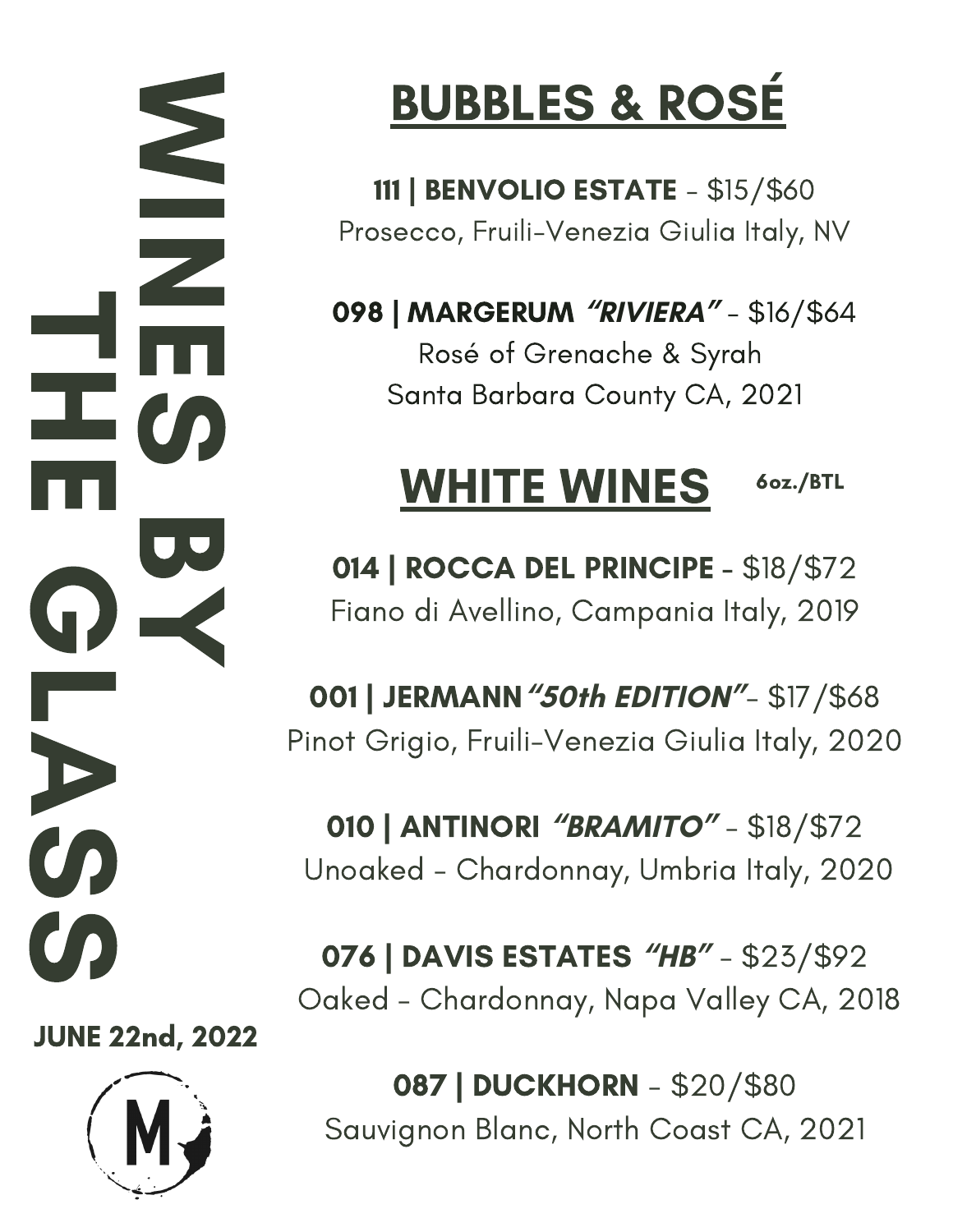W i<br>Indonesia N E  $\boldsymbol{\omega}$ **BB**  $\prec$  $\blacksquare$ H E O L A  $\boldsymbol{\omega}$  $\boldsymbol{\omega}$ 



# RED WINES

6oz./BTL

697 | CECCHI **"STORIA"** - \$21/\$84 Sangiovese, Chianti Classico Toscana Italy, 2017

313 | COTARELLA **"FALESCO" -** \$19/\$76 Merlot, Sangiovese, Cabernet Sauvignon Umbria Italy, 2018

308 | VIGNETI DEL SOLE - \$18/\$72 Montepulciano d' Abruzzo, Italy, 2019

532 | PEBBLE LANE - \$19/\$76 Pinot Noir, Monterey County CA, 2018

509 | ROUTESTOCK - \$20/\$80 Cabernet Sauvignon, Napa Valley CA, 2018

468 | DAOU **"PESSIMIST"** - \$22/\$88 Petite Sirah & Zinfandel Blend Paso Robles CA, 2020

- PLEASE ASK YOUR SERVER TO SEE OUR ENTIRE **"WINE BY THE BOTTLE"** SELECTIONS -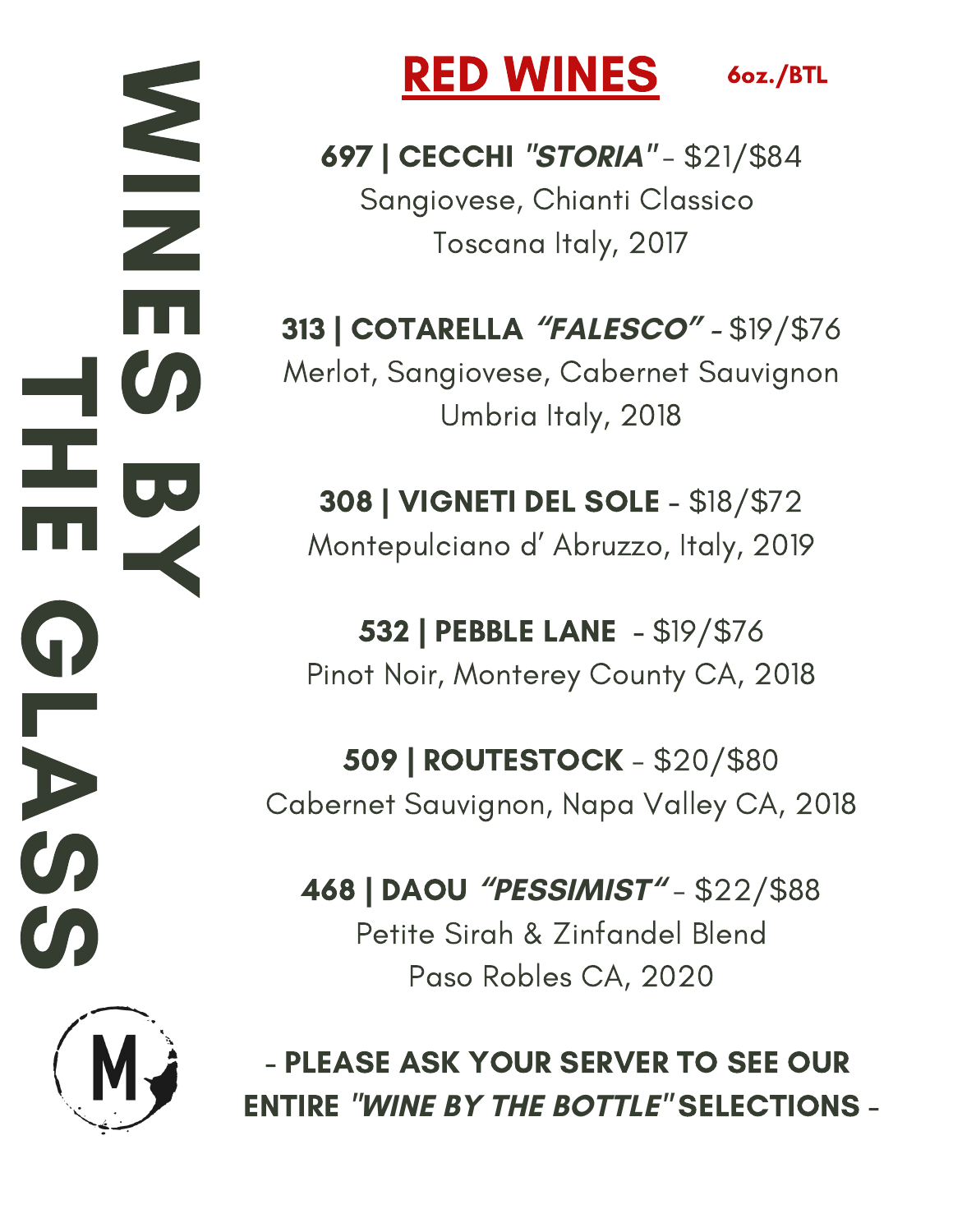**B** E E **ZU** C **BOTTLE** GLASS

HEINEKEN - \$7 COORS LIGHT - \$6 STELLA ARTOIS - \$7 CLAUSTHALER **(N/A)** - \$6 GREEN'S QUEST TRIPEL ALE **(GF)** - \$13 MENABREA BLONDE LAGER - \$8 ROGUE DEAD GUY ALE - \$8 LEFFE BLONDE BELGIAN ALE - \$8 CORONA - \$6

PERONI - \$7

BREAKSIDE WANDERLUST IPA **(22oz.)** - \$14

# **"LOCAL" BIG ISLAND BREHAUS:**

WHITE MOUNTAIN PORTER **(22oz.)** - \$16

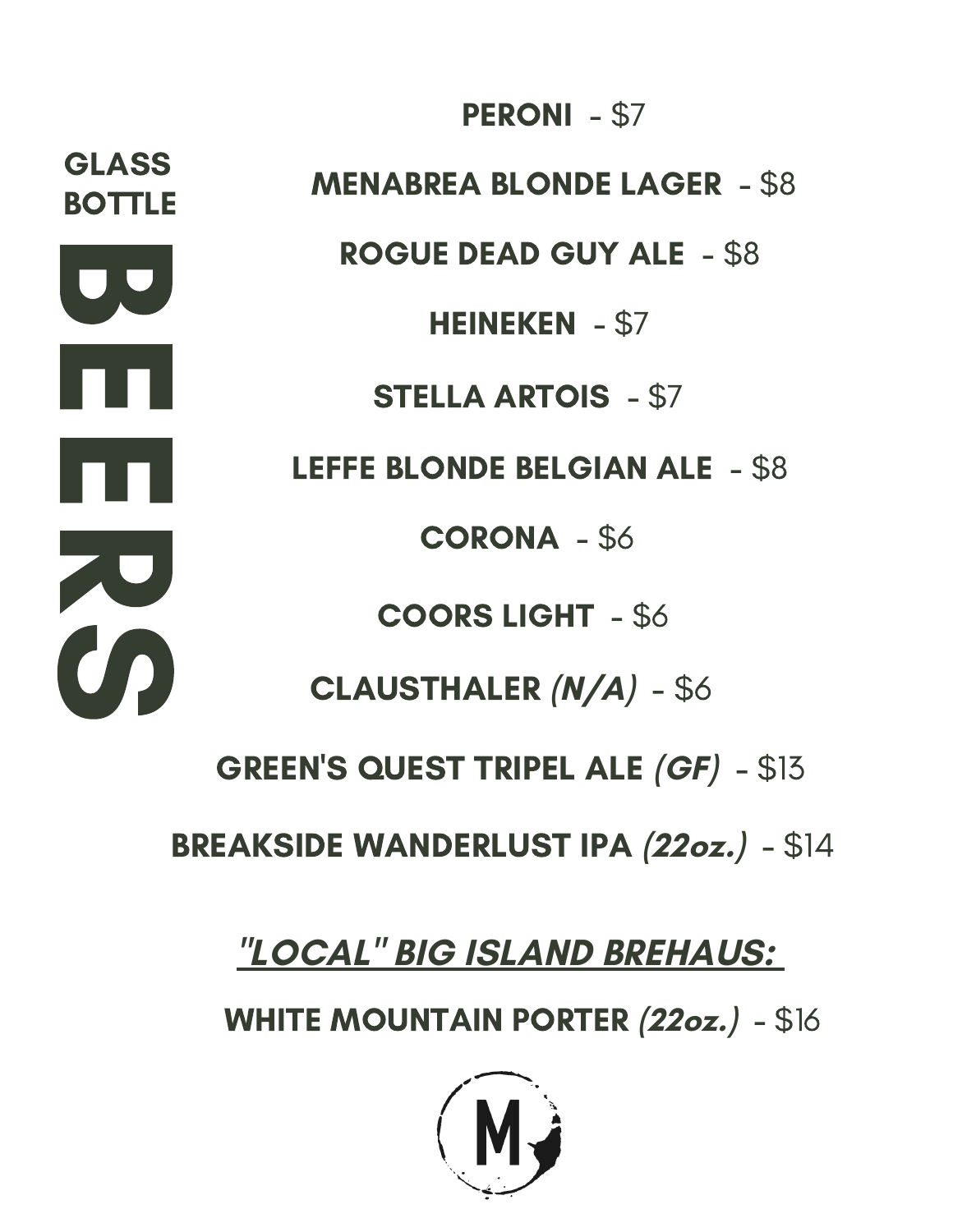# $\bigcap$ O  $\bigcirc$ K  $\blacksquare$ A i<br>Indonesia L  $\boldsymbol{\omega}$

# SPECIALTY COCKTAILS - \$15

# APEROL SPRITZ

Aperol over ice with Prosecco & an Orange Slice

# AMARI MAI TAI

Drake's Organic Light & Dark Rums, BG Reynolds Orgeat, Elixir "G" Ginger Syrup & a Maui Pineapple Wedge

# MATTEO'S NEGRONI

Beefeater Gin, Averna Amaro, Campari, Aperol, Orange Peel

## AVIAZIONE

Bombay Sapphire East Gin, Maraschino Cherry Liqueur, Crème de Violette, Fresh Lemon Juice & an Amarena Cherry

### MAUI MULE

Maui's Organic Ocean Vodka, Local Maui Brew Co. Ginger Beer, Fresh Lime Juice

# CIAO BELLA

Drake's Organic Vodka, St. Germain Elderflower Liqueur, Aperol, Fresh Lemon Juice & an Orange Peel

# SARONNO MARGARITA

Cimarrón Tequila Blanco, House-Made Sour Mix, Elixir "G" Ginger Syrup, Topped with an Amaretto Float

# MANHATTAN ITALIANI

High West Double Rye Bourbon, Dos Déus Reserve Vermouth, Campari, Amarena Cherry and an Orange Peel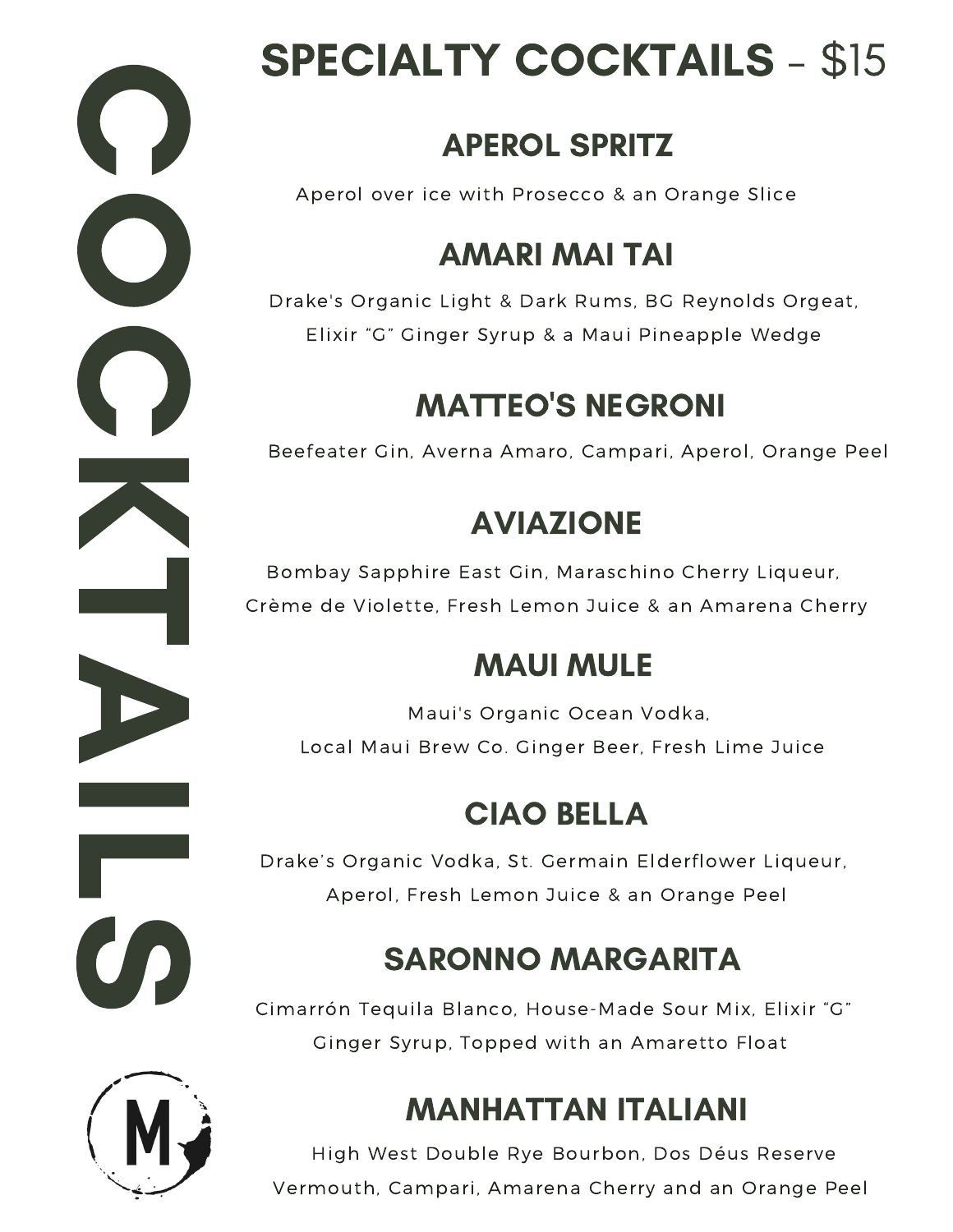$\boldsymbol{\omega}$ O D A  $\boldsymbol{\omega}$ & ZU O. 0 K  $\overline{\phantom{0}}$ D ( i<br>Indonésia L CO



SODAS | JUICES | H20 **Sprite** Coca-Cola Diet Coke Ginger Ale Maui Root Beer Maui Ginger Beer Roy Rogers Shirley Temple Arnold Palmer Tonic & Bitters Lemonade Orange Juice Apple Juice Cranberry Juice Pineapple Juice Milk / Chocolate Milk Pellegrino Sparkling 750ml Panna Still 1L

#### SPRITZER & MOJITO:

Traditional Mint Lilikoi/Passion Fruit Raspberry Pineapple Mango Peach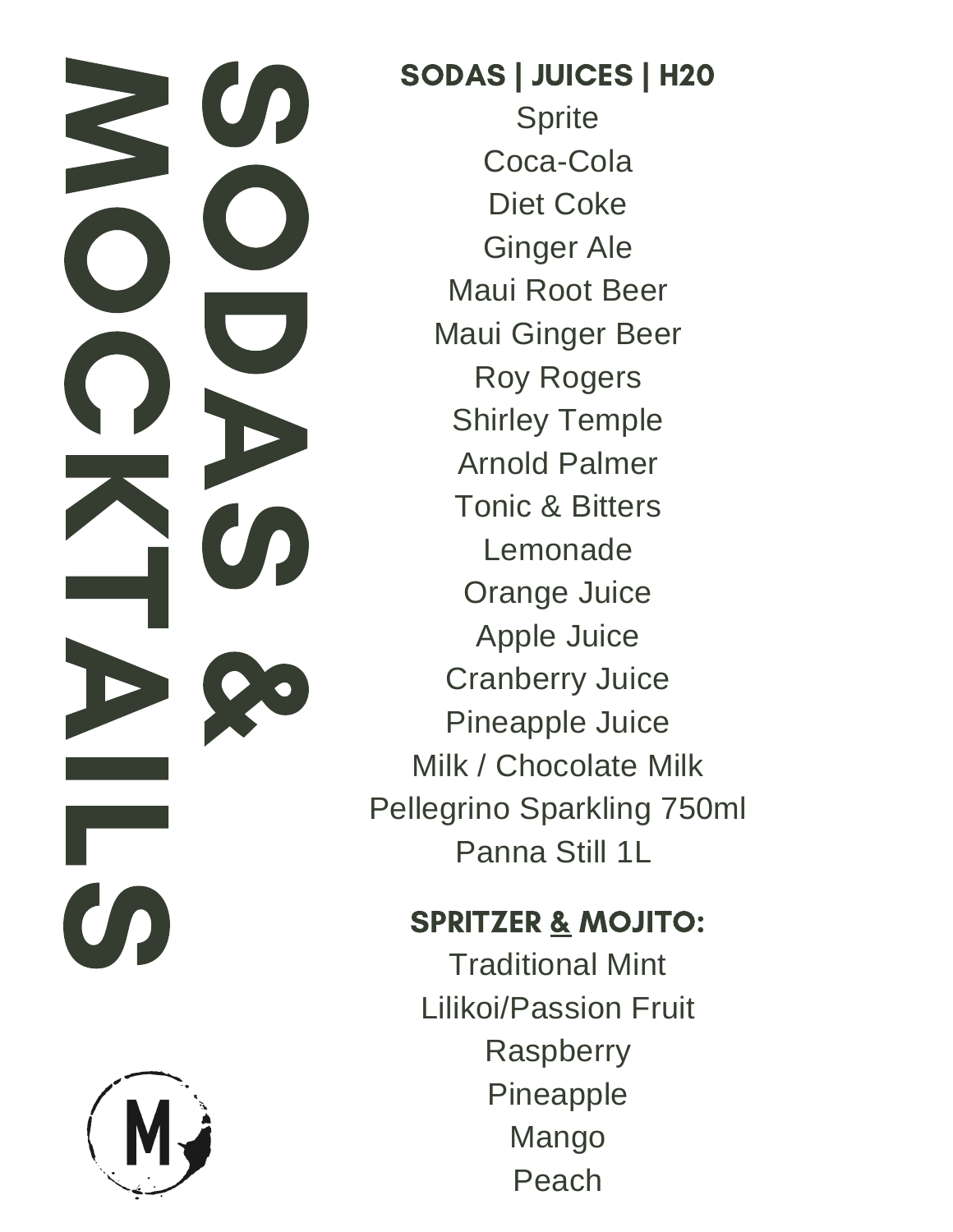# BRUSCHETTA AL TONNO - \$25

Toasted House-Made Multigrain Bread, Local Upcountry Vine Ripened Tomatoes, Basil Oil, Diced Garlic, Capers, Tuna Carpaccio, Balsamic Reduction **(VR, VVR, GFR)**

# G'S MEATBALLS - \$18

All-Natural Ground Turkey with Chia Seeds, Quinoa, Kale, Parmesan, Flax Seeds, Pomodoro Fresco, Side of House Flatbread **(GFR)**

# MELANZANE ALLA PARMIGIANA - \$18

Eggplant Baked in Tomato Sauce, Basil, Mozzarella, Parmigiano Reggiano DOP, Side of House Flatbread **(V)**



A

N

 $\blacksquare$ 

in Santa Barat<br>Inggris de la provincia

**PO** 

A

 $\boldsymbol{\omega}$ 

 $\blacksquare$ 

I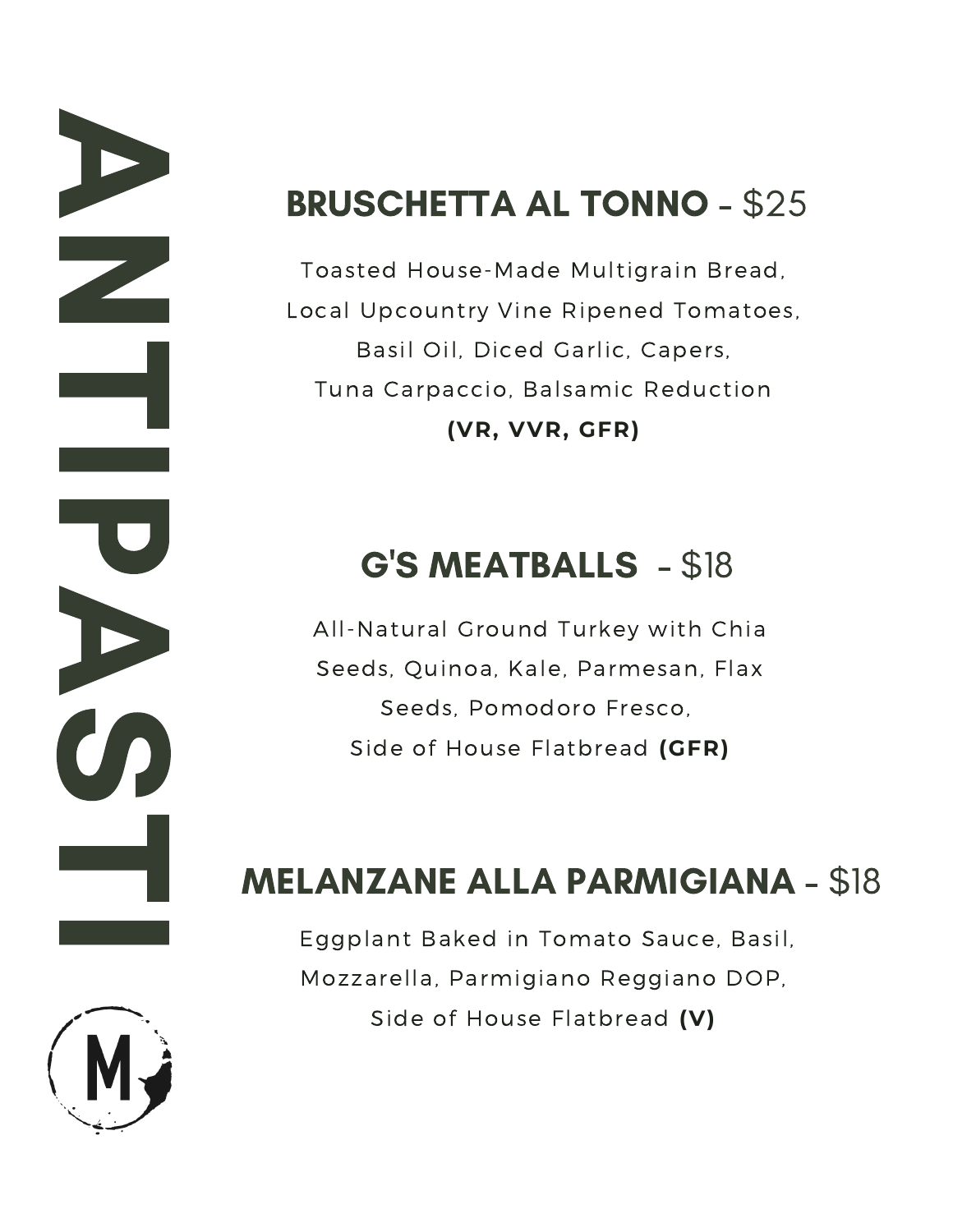## **GAMBERI - \$22**

(3) Baked Tiger Prawns, Lemon Focaccia Bread Crumbs, Garlic Cream Sauce

#### CROSTINI - \$20

Toasted Multigrain Bread, Melted Mozzarella di Bufala, 2-Yr Aged Prosciutto di Parma, Truffle Cheese Sauce (**GFR)**

> **V = Vegetarian VR = Vegetarian upon Request VV = Vegan VVR = Vegan upon Request GF = Gluten-Free GFR = Gluten-Free upon Request**



A

N

 $\blacksquare$ 

i<br>Indonésia

**PO** 

A

 $\boldsymbol{\omega}$ 

 $\blacksquare$ 

in a shekarar 1980.<br>Istoriya

**• Consuming raw or undercooked meats, poultry, seafooid, shellfish or eggs may increase your risk of foodborne illness •**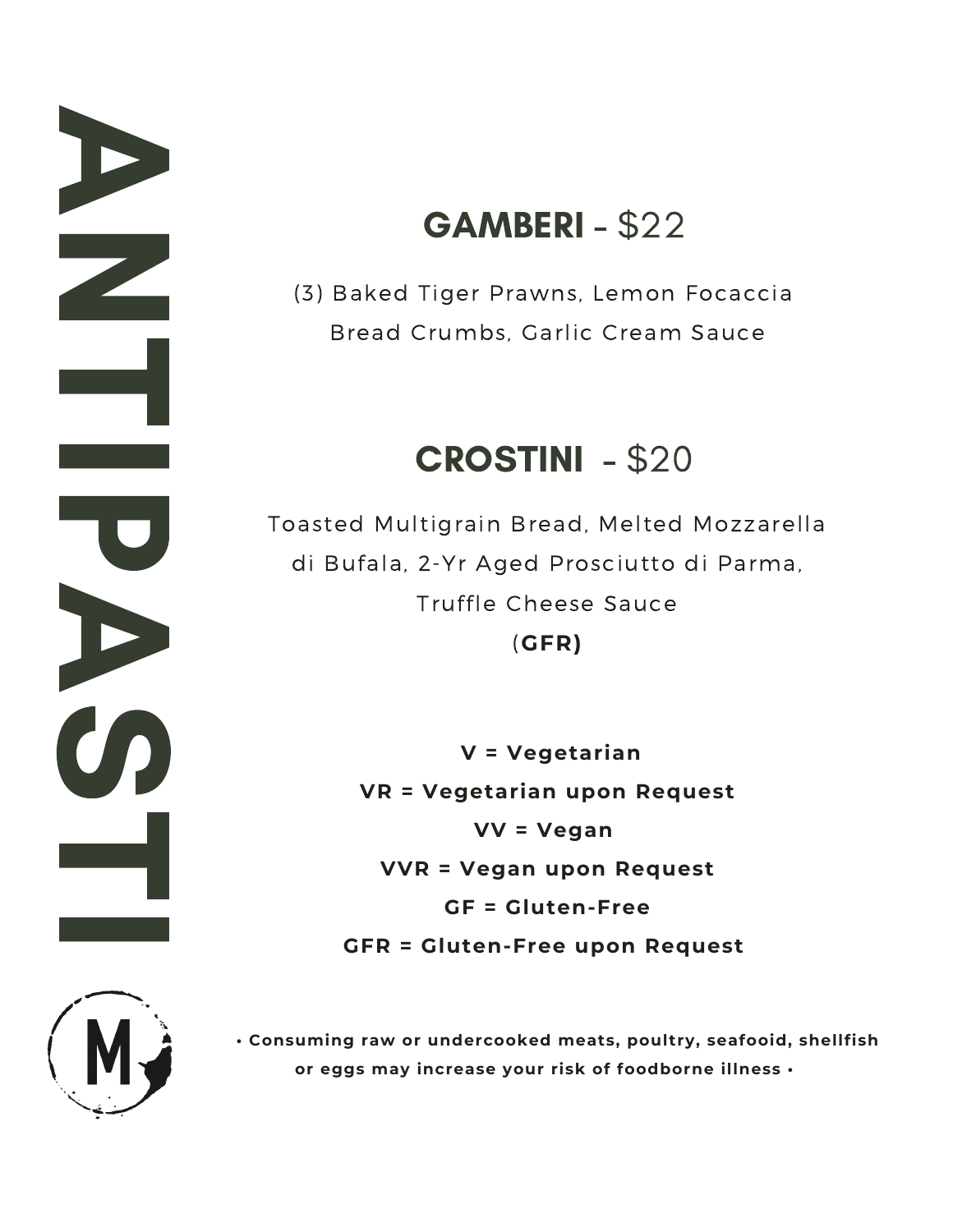

#### SEMPLICE - \$18

Arugula, Cherry Tomatoes, Ricotta Salata, Cremini Trifolati, Lemon Citronette Dressing **(GF, VVR, V)**

#### CAESAR - \$18

Hearts of Romaine, Parmigiano Reggiano DOP, Garlic Croutons, Caesar Dressing **(GFR)**

#### SUPERFOOD - \$18

Kale, Red Cabbage, Carrots, Sprouts, Quinoa, Hemp Seeds, Toasted Pumpkin Seeds, Lemon-Honey-Mustard Dressing **(GF, VV, V)**

#### **MISTO - \$18**

Roasted & Marinated Beets, Butternut Squash & Figs in a Lemon-Honey Vinaigrette, Goat Cheese, Mint, Shaved Fennel, Saba Drizzle **(GF, VVR, V)**

#### CAPRESE - \$21



i<br>Indonésia

N

 $\boldsymbol{\omega}$ 

A

L

A

 $\blacksquare$ 

E

Upcountry Vine-Ripened Tomatoes, Mozzarella di Bufala, Balsamic Glaze, Italian Extra Virgin Olive Oil **(GF, V)** *- Add Prosciutto di Parma \$6 -*

> *Additional Proteins*: Grilled Chicken Breast Sautéed Garlic Shrimp Fresh Catch MP\$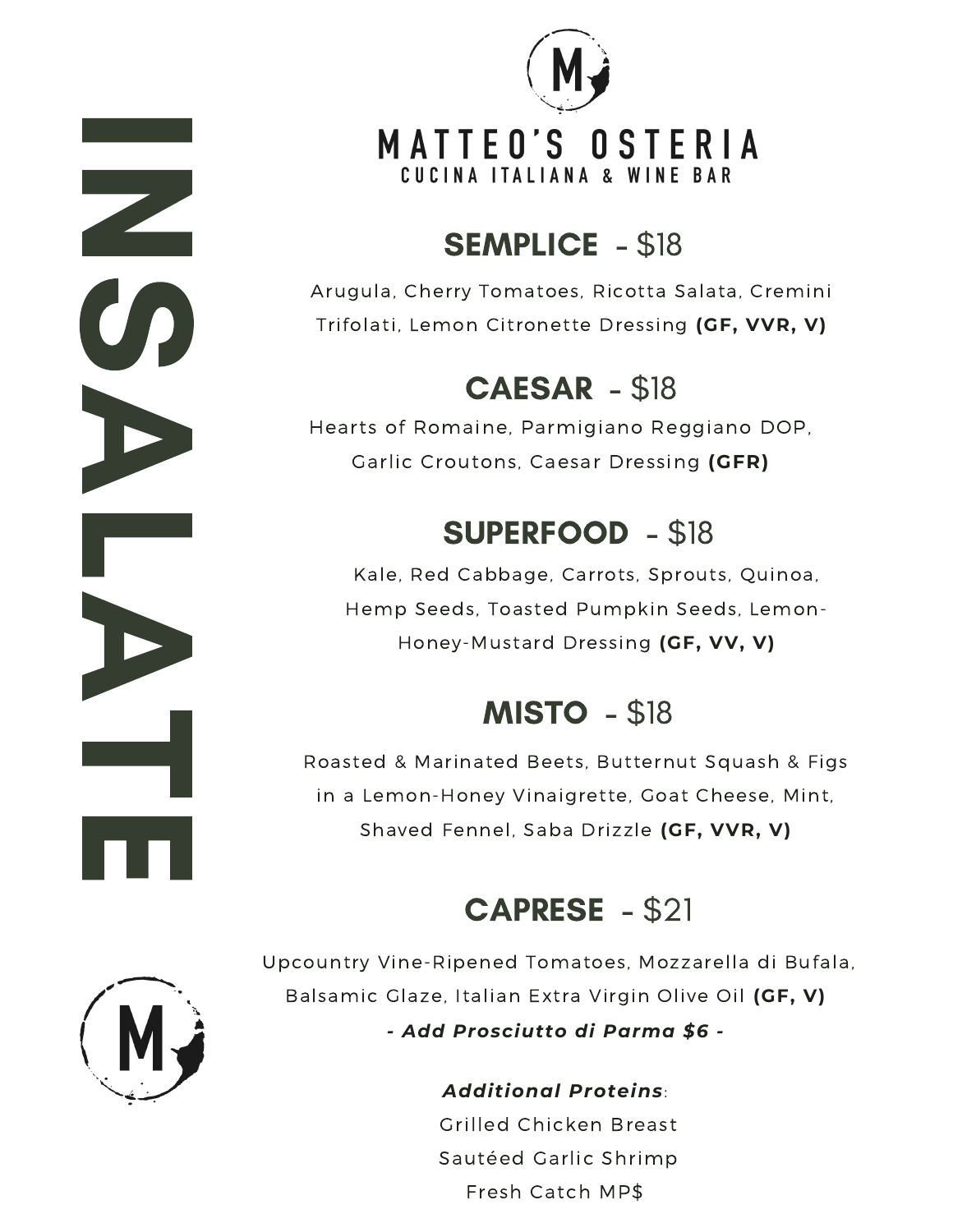#### LASAGNA - \$32

House-Made Pasta, Mozzarella & Parmigiano, Béchamel, Marinara, Maui Cattle Company Beef, Italian Sausage - Baked Pipping Hot!

#### GNOCCHI CREMA ROSA - \$32

Potato Dumplings: Fresh Tomatoes, Zucchini, Basil, Creamy Vodka & Tomato Sauce **(GFR, V)**

#### FETTUCCINE FRUTTI DI MARE - \$35

Black Ink Squid Pasta: Clams, Shrimp & Fresh Fish, Tomatoes, Garlic White Wine Sauce **(GFR, DFR)**

#### RAVIOLI ALLA MANTOVANA - \$32

Butternut Squash filled Pasta: Butter-Sage Sauce, Toasted Pumpkin Seeds, Parmigiano **(V) (Contains Nuts)**

#### BOLOGNESE - \$29

White Tagliatelle Pasta, Maui Cattle Co. Beef & Italian Sausage, House-made Tomato Sauce, Parmigiano Reggiano **(GFR, DFR)**

#### ARRABBIATA - \$29

Spaghetti, Chili Flakes, Garlic, Pomodoro Sauce **(GFR, VV, V)**



**PO** 

A

 $\boldsymbol{\omega}$ 

 $\blacksquare$ 

A

F

**R** 

E

 $\boldsymbol{\omega}$ 

C

A

#### **Protein \$ Add-ons:**

Prosciutto di Parma, Bresaola Beef, Sautéed Shrimp, Diced Chicken Breast, Italian Sausage, G's Famous Turkey Meatball(s)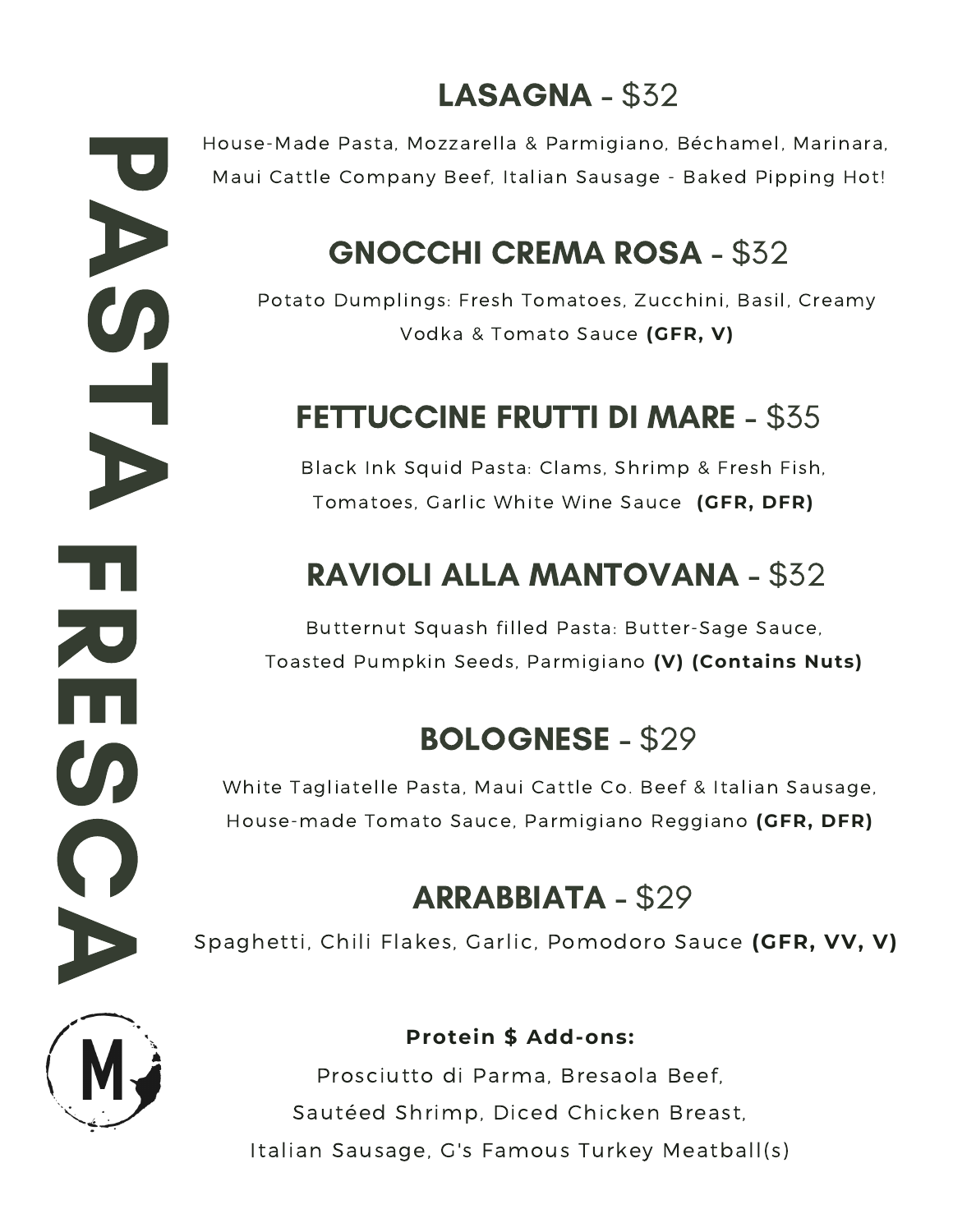**S** E  $\bigcap$ O N D in a shekarar



#### ISOLA - \$MP

Our Signature Dish: Seared Fresh Catch, Carnaroli Risotto Cake, Mushroom Trifolati, Heirloom Cherry Tomatoes, Fennel-Thyme Puree, Sundried Tomato Oil **(GF)**

#### COSTOLETTE - \$48

Slow-Braised Espresso Beef Short Ribs, Mashed Potatoes, Heirloom Carrots, Green Beans, Gremolata **(GF, DFR)**

#### MATTEO'S CHICKEN PARMESAN - \$42

Breaded Organic Chicken Breast, Melted Mozzarella & served with a side of Spaghetti Pomodoro